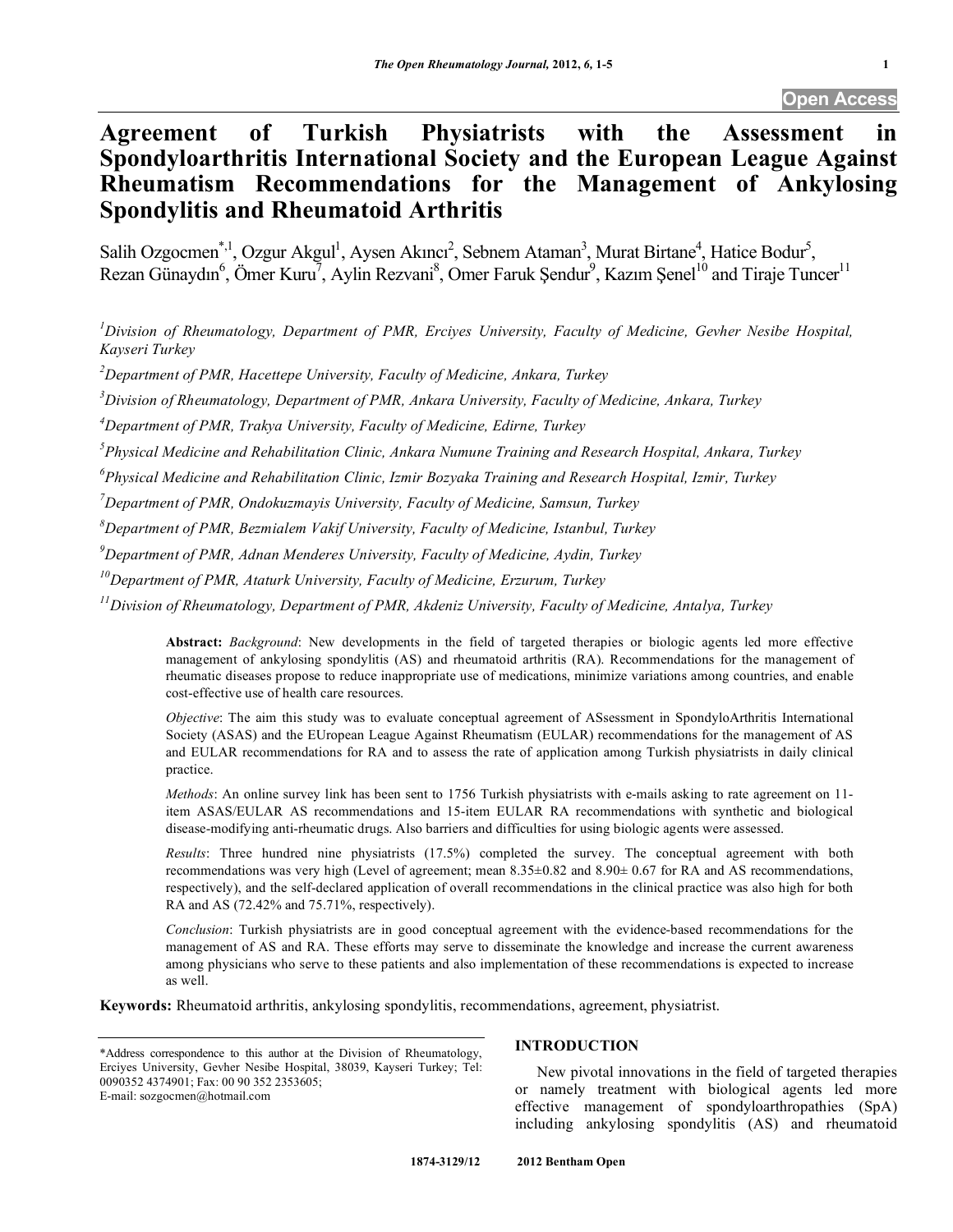arthritis (RA). With these rapid developments in the field, many experts or officially representative groups proposed recommendations or guidelines for the management of rheumatic diseases. These novel therapies are reasonably expensive and potentially have side effects which further require standardization in their use. Recommendations for the management or treatment of rheumatic diseases, whether at international or national level, propose to reduce inappropriate use of these medications, minimize variations from country to country, and enable cost-effective use of health care resources.

 In 2006 ASsessment in SpondyloArthritis International Society (ASAS) and the EUropean League Against Rheumatism (EULAR) published recommendations for the management of AS which were developed based on evidence and expert opinion [1]. Evaluation of these recommendations by a large number of rheumatologists from 10 countries revealed high degree of conceptual agreement [2]. Furthermore ASAS group pointed out the necessity of dissemination and evaluation of these recommendations among patients with AS. Kiltz *et al.,* first developed patient version of these recommendations with an international collaboration of English speaking patients [3] and then German [4] and Turkish translation [5] of the patient versions have been published. Also some of the countries have developed their own recommendations or assessed the conceptual agreement with these recommendations at national level [6-8]. Recently ASAS/EULAR recommendations for the management of AS have been updated [9].

 Therapeutic strategies in RA have undergone dramatic changes during the past decade. Novel therapies other than synthetic disease modifying anti-rheumatic drugs (DMARDs) have been introduced. These biologic agents, which target tumor necrosis factor (TNF), the interleukin 1 (IL-1) receptor, the IL-6 receptor, B lymphocytes and T-cell costimulation, are highly effective. These rapid and tremendous changes in targeted therapies as well as strategies for initiation and follow up of early disease overwhelmed physicians and patients. In a recent survey, which was applied during EULAR Congress, inconsistencies in therapeutic targets and treatment strategies among rheumatologists have been recognized [10]. These discrepancies may strongly be related to the fact that reimbursement strategies and patients and physicians perspectives change from country to country. In order to "find a consensus on recommendations" for the management of RA with synthetic and biological DMARDs, EULAR initiated the project and recent recommendations have been published [11].

 Turkish physiatrists and rheumatologists are actively involved in both pharmacological and non-pharmacological treatment of AS and RA. Biologic agents including TNF inhibitors could be prescribed by physiatrists as well as rheumatologists in accordance with national guidelines. Turkish League Against Rheumatism (TLAR) was founded in 1947 by Turkish physiatrists and acts as the official representative of Turkey in EULAR since 1947. In 2010 and 2011, TLAR initiated a series of activities including targeted lectures in National Congresses and Symposiums of Rheumatic Diseases, reviews to be published in national medical journals to increase the current awareness on these recommendations. Recently, a project to adopt and built up

national recommendations for the management of AS and RA was initiated by TLAR in order to better disseminate and share the knowledge of these recommendations [6, 12]. In many countries, rheumatologists are the specialists who are primarily responsible for the management of RA. Physical Medicine and rehabilitation specialists (physiatrists) have been primarily responsible for treating rheumatic diseases for a very long time in Turkey. This responsibility comes from the regulatory laws (May 8th, 1929, No.1219 on the Practice of the Art of Medicine and its Branches) which shaped the legal framework of modern medicine in Turkey. Rheumatology divisions were then founded within the departments of PMR and Internal Medicine with the approval of both Ministry of Health and Council of Higher Education and sub-specialty programs continues since 1986 [12]. Now the number of rheumatologist originated from PMR or internal medicine is nearly 200 which is still nearly 10% of the total number of physiatrists.

 The objective of this study was to evaluate conceptual agreement and rate of application of recommendations for the management of AS and RA in daily clinical practice among Turkish physiatrists.

# **METHODS**

 This project was initiated by a group of Turkish physiatrists in collaboration with Turkish League Against Rheumatism (TLAR). A questionnaire was developed by the group consisting number of years in clinical practice, affiliations, mean number of patients with AS or RA seen in a week, and barriers or difficulties for the use of biologic agents. The updated 11-item ASAS/EULAR recommendations for the management of AS [9] and 15-item EULAR recommendations for the management of RA with synthetic and biological disease-modifying anti-rheumatic drugs [9] have been translated into Turkish. The group collectively validated the accuracy and fluency of the translated text item by item. An 11-point Liekert scale was used to assess conceptual agreement; 0, indicated absolute disagreement, and 10, indicated absolute agreement. The survey was tagged into three pages; first, general information related to the self experience, affiliations, number of patients, barriers or difficulties for the use of biologic agents; second, conceptual agreement on EULAR recommendations for the management of RA; third, conceptual agreement on ASAS/EULAR recommendations for the management of AS.

 The last two questions in the second and third "agreement" pages were "Regarding the recommendations of ASAS/EULAR for the management of AS, could you please give ratio of the overall application of these recommendations in your daily clinical practice while treating patients with AS?" and "Regarding overall recommendations of EULAR for the management of RA with synthetic and biological disease-modifying antirheumatic drugs, could you please give ratio of the overall application of these recommendations in your daily clinical practice while treating patients with RA?". These questions were self rated by the participant changing from 0 to 100%.

 The questionnaire was built up and surveyed through a commercial website which send and collect answers on-line and analyze as well. Electronic mail addresses were obtained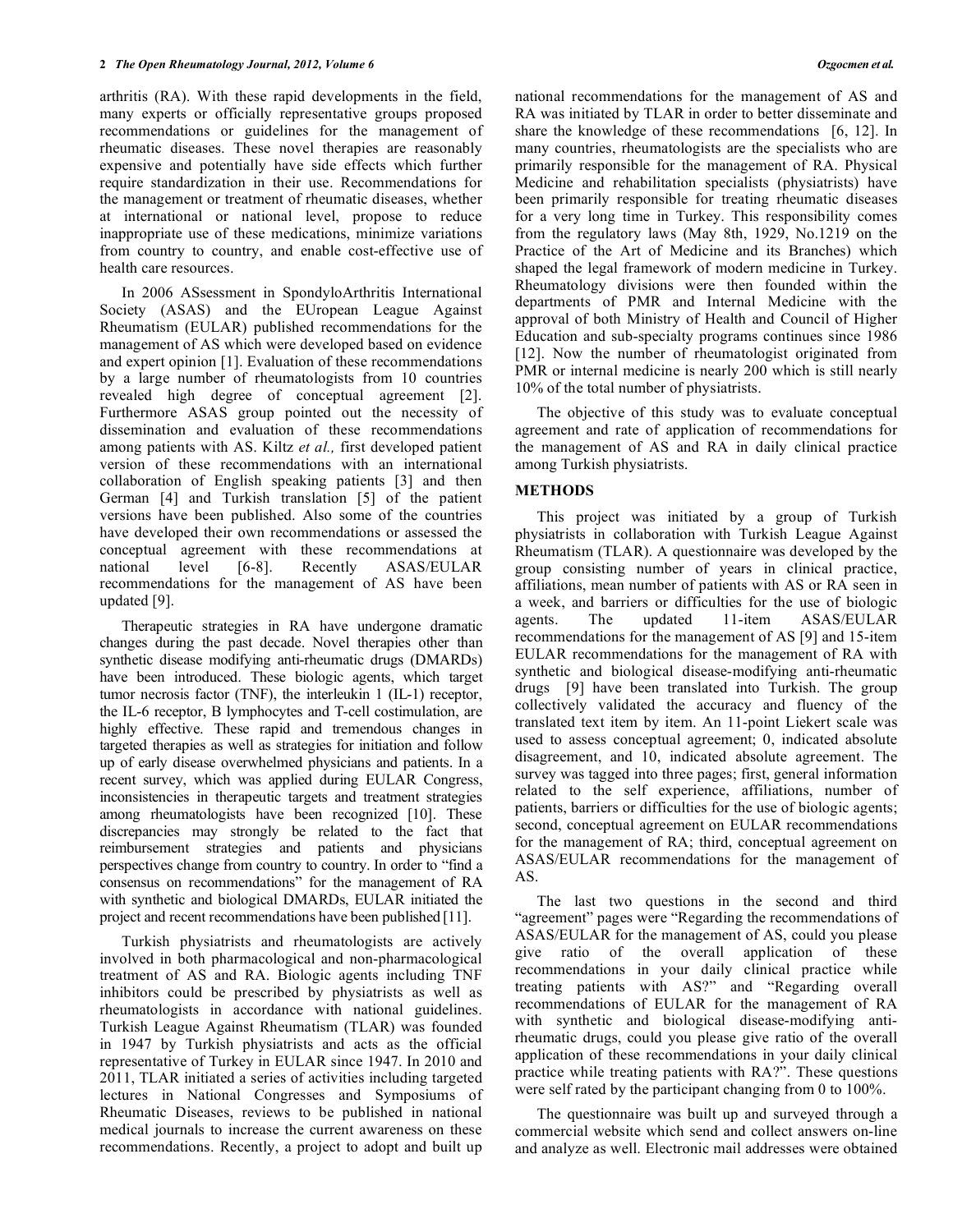from two official e-mail platforms of the societies. Mail lists contained only specialists in the field of physical medicine and rehabilitation and fellows in training were excluded. Links for the survey page were submitted through internet and all were case sensitive. All participants were allowed for one month to complete the survey and reminders were sent regularly every week. Also an invitation letter to participate in this survey and weekly announcements were submitted through the official e-mail platforms (E mail lists of Turkish League Against Rheumatism and Turkish Society of Physical Medicine and Rehabilitation).

 Results were obtained from the website as excel sheets and transferred into Statistical Package for Social Sciences (SPSS) software. Results for the agreement were calculated as mean and standard deviations and demographic variables as cross-tabulation where appropriate. Pearson correlation analysis was used to assess relationship between number of patients and level of agreement. A p value less than 0.05 was accepted as statistically significant.

### **RESULTS**

 The survey link was sent to 1756 e-mail addresses and allowed for 30 days to fill. Every week a reminder was sent by the system if the participants has not accepted or completed the online forms. Accordingly an e mail invitation was sent to the official e-mail lists asking for participation in the survey and requesting to screen junk e-mail folders for possible drop outs.

 At the end of one month, 309 physiatrists (17.5%) completed the survey. All 309 were physiatrists and 16 had also sub-specialty in rheumatology (certified rheumatologist) and 7 had PhD degree.

### **Conceptual Agreement of EULAR Recommendations for the Management of Rheumatoid Arthritis**

 The general characteristics of the participants completed questionnaire for RA are given in Table **1**. Conceptual agreements on the items of the recommendations for the management of RA are given in Table **2**. In Turkey, a great majority of the specialists who primarily care for the patients with AS and RA are physiatrists. In order to prevent biased ratings we separated only the first sentence of the overarching principles in which "rheumatologists" are underlined as the physicians who "should primarily care for patients with RA". Indeed the agreement on this sole sentence was very poor  $(2.86\pm3.17)$ . Nearly all of the items passed with an agreement score more than 7.0 except item-5. In this item Turkish physiatrist less agree that "in DMARD naïve patients, irrespective of the addition of GCs, synthetic DMARD monotherapy rather than combination therapy of synthetic DMARDs may be applied". The self-reported application of overall recommendations in daily clinical practice was nearly 72%, which was quite satisfactory.

# **Agreement of EULAR Recommendations for the Management of Ankylosing Spondylitis**

 The general characteristics of the participants completed questionnaire for AS are given in Table **3**. Agreements on the items of the recommendations for the management of AS are given in Table **4**. Irrespective of RA recommendations, ASAS/EULAR prefer to use "coordinated by the rheumatologist" which is welcomed by other physicians dealing with AS so we left this item as is in the survey.

# **Table 1. General Characteristic of the Physiatrist Completed the Pages Related to RA (n=295)**

| <b>Characteristics</b>                                                | Mean (SD) or Ratio |  |
|-----------------------------------------------------------------------|--------------------|--|
| Years in practice, mean (SD)                                          | 10.92(7.68)        |  |
| Number of patients with RA in a week, mean (SD)                       | 7.72(8.73)         |  |
| Tertiary centers<br>(University hospitals), %                         | 35.3               |  |
| Tertiary centers<br>(Research and training hospitals), %              | 15.9               |  |
| Tertiary centers<br>(Rehabilitation research and training centers), % | 2.7                |  |
| Secondary centers<br>(State hospitals, rehabilitation centers), %     | 19                 |  |
| Secondary centers<br>(Military hospitals), %                          | 2.4                |  |
| <b>Secondary Centers</b><br>(Affiliated out-patient clinics), %       | 0.7                |  |
| Private hospitals, %                                                  | 14.2               |  |
| Private physiotherapy and rehabilitation centers, %                   | 7.5                |  |
| Private practice or retired                                           | 23                 |  |

#### **Table 2. Conceptual Agreement and Self Reported Overall Application of EULAR Recommendations for the Management of RA**

| <b>Item</b>                                                                                | Mean  | <b>SD</b> |
|--------------------------------------------------------------------------------------------|-------|-----------|
| Overarching principles                                                                     | 7.23  | 3.04      |
| Item-1 (starting DMARDs early)                                                             | 8.62  | 2.60      |
| Item-2 (remission-monitoring)                                                              | 9.49  | 144       |
| Item-3 (Methotrexate)                                                                      | 9.05  | 2.05      |
| Item-4 (DMARDs other than MTX)                                                             | 7.99  | 2.21      |
| Item-5 (Monotherapy rather than combination)                                               | 6.28  | 3.09      |
| Item-6 (Adding GCs)                                                                        | 8.86  | 2.10      |
| Item-7 (Biologics when poor prognosis)                                                     | 8.55  | 2.02      |
| Item-8 (responding insufficiently, start TNF inhibitors)                                   | 8.67  | 1.98      |
| Item-9 (Failure in first TNF inhibitor,<br>start another TNF inhibitor or other biologics) | 8.22  | 2.25      |
| Item-10 (Refractory severe RA or biologics<br>contraindicated other synthetic DMARDs)      | 7.87  | 2.24      |
| Item-11 (Intensive medication strategies)                                                  | 8.80  | 1.87      |
| Item-12 (Persistent remission tapering of biologics)                                       | 8.15  | 2.29      |
| Item-13 (Sustained long-term remission, cautious<br>titration of synthetic DMARD)          | 8.73  | 1.86      |
| Item-14 (Poor prognostic factors combination<br>of MTX with a biologic)                    | 7.68  | 2.76      |
| Item-15 (progression of structural damage,<br>comorbidities and safety concerns)           | 9.41  | 1.42      |
| Self-declared application of overall recommendations, %                                    | 72.42 | 20.53     |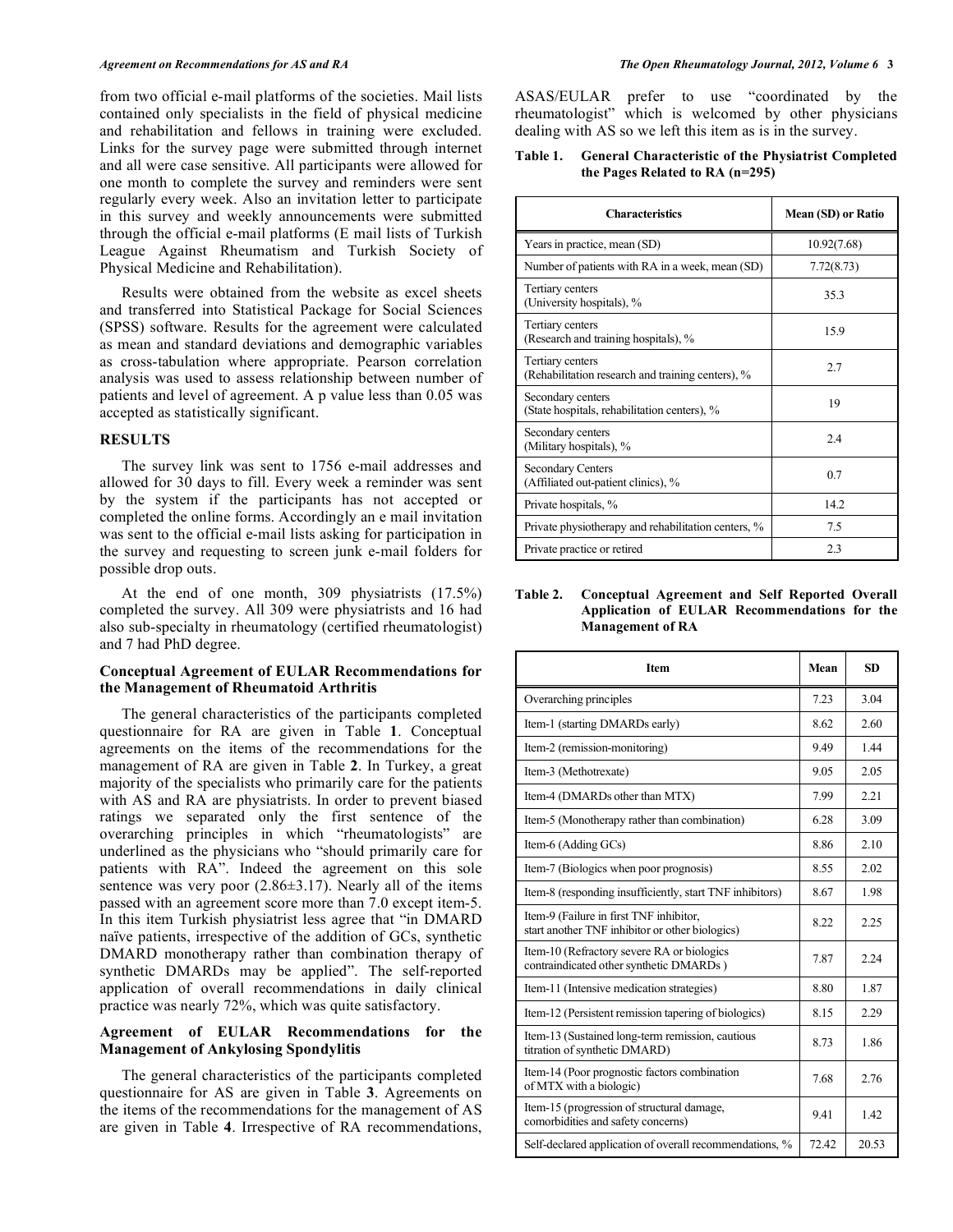**Table 3. General Characteristic of the Physiatrist Completed the Pages Related to AS (n=275)** 

| <b>Characteristics</b>                                                | Mean (SD)<br>or Ratio |  |
|-----------------------------------------------------------------------|-----------------------|--|
| Years in practice, mean (SD)                                          | 11.13(7.78)           |  |
| Number of patients with AS in a week, mean (SD)                       | 5.80(6.65)            |  |
| Tertiary centers (University hospitals), %                            | 36.7                  |  |
| Tertiary centers (Research and training hospitals), %                 | 15.6                  |  |
| Tertiary centers<br>(Rehabilitation research and training centers), % | 2.9                   |  |
| Secondary centers<br>(State hospitals, rehabilitation centers), %     | 18.9                  |  |
| Secondary centers (Military hospitals), %                             | 2.45                  |  |
| Secondary Centers (Affiliated out-patient clinics), %                 | 0.7                   |  |
| Private hospitals, %                                                  | 13.5                  |  |
| Private Physiotherapy and rehabilitation centers, %                   | 6.9                   |  |
| Private practice or retired                                           | 2.2                   |  |

**Table 4. Conceptual Agreement and Self Reported Overall Application of ASAS/EULAR Recommendations for the Management of AS** 

| <b>Item</b>                                                   | Mean  | SD.   |
|---------------------------------------------------------------|-------|-------|
| Overarching principles                                        | 8.24  | 2.61  |
| Item-1 (General treatment)                                    | 9.50  | 1.30  |
| Item-2 (Disease monitoring)                                   | 9.26  | 1.42  |
| Item-3 (Non-pharmacological treatment)                        | 9.60  | 1.19  |
| Item-4<br>(Extra-articular manifestations and co-morbidities) | 9.52  | 1 26  |
| Item-5 (Non-steroidal anti-inflammatory drugs)                | 9.52  | 124   |
| Item-6 (Analgesics)                                           | 7.89  | 2.80  |
| Item-7 (Glucocorticoids)                                      | 8.97  | 1.90  |
| Item-8 (Disease-modifying anti-rheumatic drugs)               | 7.85  | 2.76  |
| Item-9 (Anti TNF therapy)                                     | 8.59  | 2.13  |
| Item-10 (Surgey)                                              | 8.38  | 2.19  |
| Item-11<br>(Changes in the disease course)                    | 9.50  | 1.19  |
| Self-declared application of<br>overall recommendations, %    | 75.71 | 21.20 |

 Nearly all of the items passed with an agreement score more than 7.0. Relatively lesser agreement was obtained in analgesics and DMARD use in AS. The self-reported application of these recommendations in daily clinical practice was nearly 76% which is quite satisfactory.

#### **Barriers and Difficulties in the Management**

 Biologic agents in the management of RA and AS are available in Turkey and reimbursement strategies are regulated by national bylaws. Physiatrists have the right to

prescribe these medications for the treatment of AS and RA as well. We asked to tick at least one (up to three most important) of the predefined barriers or difficulties which physiatrists most frequently confronted. These barriers or difficulties are itemed by the group and the most frequently ticked items in the use of biologics for the management of RA or AS are shown in the Table **5**.

| <b>Barriers or Difficulties</b>                                           | n   | $\frac{0}{0}$ |
|---------------------------------------------------------------------------|-----|---------------|
| No difficulty or barrier                                                  | 43  | 14            |
| Necessity for approval of other physicians                                | 112 | 36            |
| Long time for reporting/prescribing formalities                           | 102 | 33            |
| Difficulties to follow up serious side effects                            | 69  | 22            |
| Difficulties in the drug administration                                   | 50  | 16            |
| Higher costs and load to the insurance system                             | 36  | 12            |
| Patients unwillingness to undersign predefined<br>statements and consents | 25  | 8             |
| Personal or institutional discouraging experiences<br>in the past         | 4   |               |
| Other causes                                                              | 70  | 23            |

# **Table 5. Most Frequently Declared Barriers or Difficulties Confronted During the Management of RA or AS Using Biologic Agents**

 The rate of application in the routine clinical practice was correlated with the weekly number of patients seen (for AS recommendations r=0.23 and for RA recommendations r=0.20, p<0.0001).

# **DISCUSSION**

 The results from the survey revealed that conceptual agreement with both recommendations was very high (Level of agreement; mean 8.35±0.82 and 8.90± 0.67 for RA and AS recommendations, respectively), and the self-declared application of overall recommendations in the clinical practice was also high for both RA and AS (72.42% and 75.71%, respectively). Additionally, to the best of our knowledge, this survey is probably the first to evaluate agreement or application among physicians (great majority of physiatrists) other than rheumatologists dealing with rheumatic diseases.

 In recommendations for the management of RA, Turkish physiatrists are in good agreement with the majority of the recommendations except the item-5. In this item the approach to the management of a DMARD naïve patient, irrespectively with additional GCs, may be the monotherapy with synthetic DMA RD rather than combination therapy of synthetic DMARDs. Although the authors of the EULAR recommendations stated that there is not robust evidence for the general superiority of DMARD combinations in comparison with respective monotherapies, additional GC may cause some compelling results [11]. This may be the effect of slightly reduced rating of this item by the physiatrists. Agreement on the recommendations for the management of AS was slightly higher. Nearly all of the items of ASAS/EULAR recommendations are welcomed by the Turkish physiatrists. The third item related to the non-pharmacological management of AS had the highest agreement score (9.60). This agreement is especially important